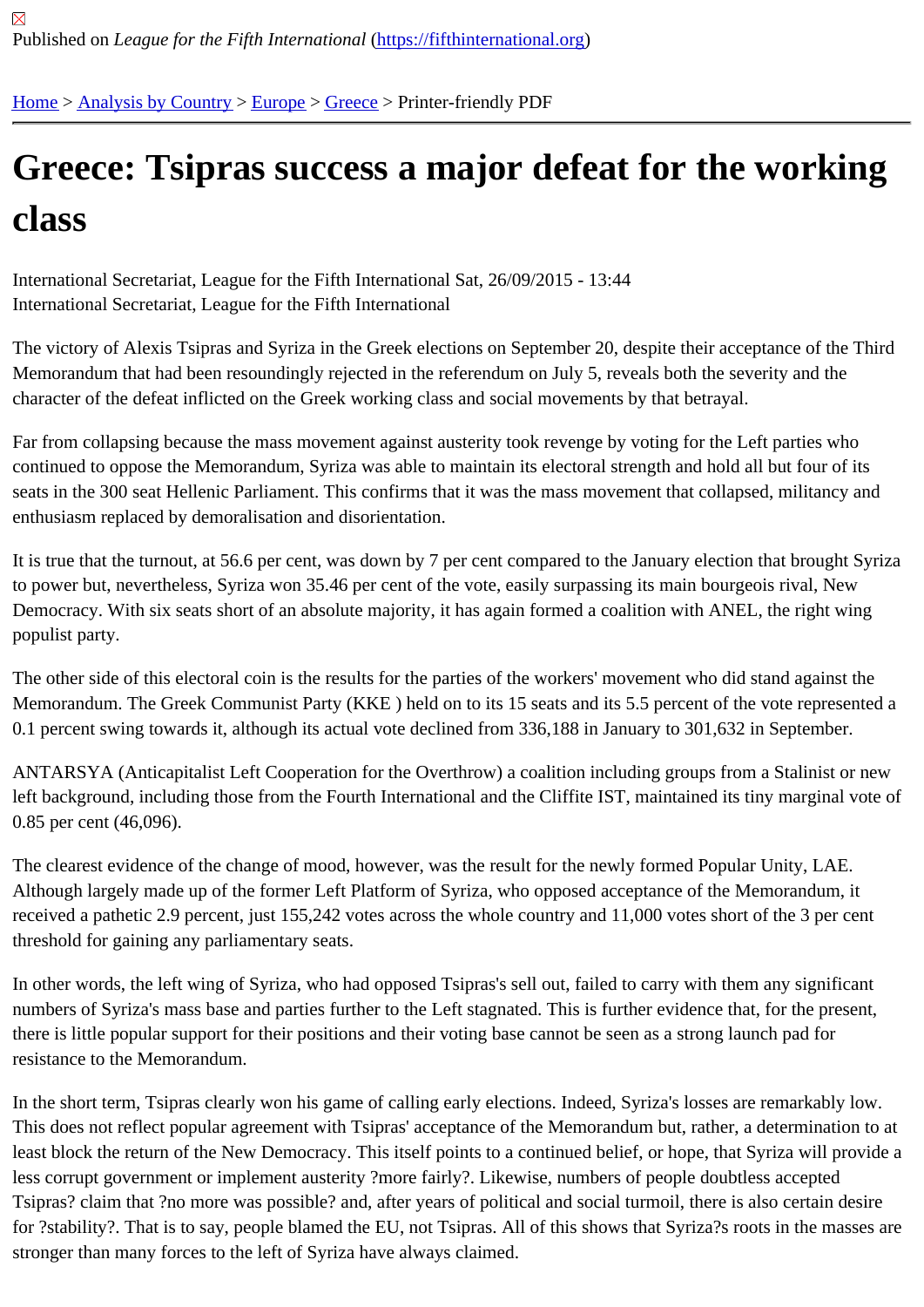The left critics of Syriza can take no comfort from the results. Their criticism may have been vitriolic but it was essentially passive and went alongside a sectarian self-isolation from Syriza's mass support in the working class. This was at its most extreme with respect to the KKE, which even tried to get its supporters to spoil their votes in the July Referendum. Despite all the mobilisations and turmoil since Syriza first emerged as a significant political force, and despite its appalling betrayal, such tactics have had virtually no impact on Syriza's supporters and the outcome for the KKE is, essentially, stagnation.

Antarsya (and smaller centrist groups, too) were not so extreme but still largely confined themselves to denunciation and advanced the united front only at the economic level. They built their hopes on the schema that the masses would turn towards them as an almost automatic result of Syriza?s betrayals and their own denunciation.

The electoral victory of Tsipras thus points to the utter failure of the leaders, parties, and blocs to the left of Syriza. It testifies to a gigantic crisis of leadership facing the Greek working class. Whether or not LAE?s defeat leads to its disintegration altogether, its politics are a continuation of its failure as the Left Platform within Syriza, where its members never showed any appetite for fighting the media celebrities like Tsipras or Varoufakis. At best, they sought a few concessions, rather like the Greek government with the EU/IMF. In a word, it was a Loyal Opposition to the agents of the bourgeoisie running Syriza. It did not warn the working class, or really obstruct its masters, until it was too late.

On the other hand, the KKE and Antarsya failed to engage with Syriza's supporters or to mobilise the mass of the working class via a systematic application of the united front. They either refused it altogether or limited it to economic issues. Above all, they failed to raise it to the level of government at a time when the question of a workers' government was actually posed. Syriza in power should have been pushed both from within the party and from outside to break with the Greek and EU bourgeoisies and to encourage and assist the working class to take over the banks and workplaces and to arm itself in its own defence. Even if only as agitation, such proposals would have alerted the working class to the life or death struggle that was approaching and prepared them to break from Tsipras.

Instead, LAE and Antarsya and other muddleheads made a fetish of leaving the Euro and EU. This undoubtedly pushed them still further away from the mass of Syriza workers who rightly saw this not just as an utterly impracticable alternative but also as a dangerous adventure. In effect, the focus on ?Grexit? was used to justify failure to raise demands and tactics that would have strengthened the Greek workers' class struggle, within the national and international balance of forces.

## Change

The election result reflects a fundamental change in the political-economic situation in Greece. The defeat of the left (KKE, LAE, Antarsya combined) expresses the defeat of the entire working class movement and all oppressed layers of society. After the elections in January, the creation of a popular front government, the agreements with the EU, the betrayal of the Oxi and the defeat of this movement, the re-election of Syriza-ANEL, opens a new period.

The previous, pre-revolutionary, period had its origins in the youth uprisings and mass movements after 2008 and saw a series of 30 general strikes as well as square and workplace occupations. The mass movement forced the resignations of bourgeois governments and the destruction of the established two party system but more than this such spontaneous mass actions could not do. Although the election of Syriza in January represented a recognition that Greece's crisis required a political and governmental answer, Syriza itself did not represent any qualitative change in the character of the government.

The key issue in that period was the fight for a workers' government based on the workers' own fighting organisations. Such a fight, however, required a conscious strategy that, for example, would not have limited general strikes to one or two day protests but developed them into determined attempts to bring down the austerity governments.

Now, the ruling class has put the workers, the youth, and the popular masses onto the defensive. In the coming round of attacks, the working class will be fighting from a weakened, defensive and fragmented position. The unions that support the government will do all in their power to hold back and limit the resistance to sectional and local levels, The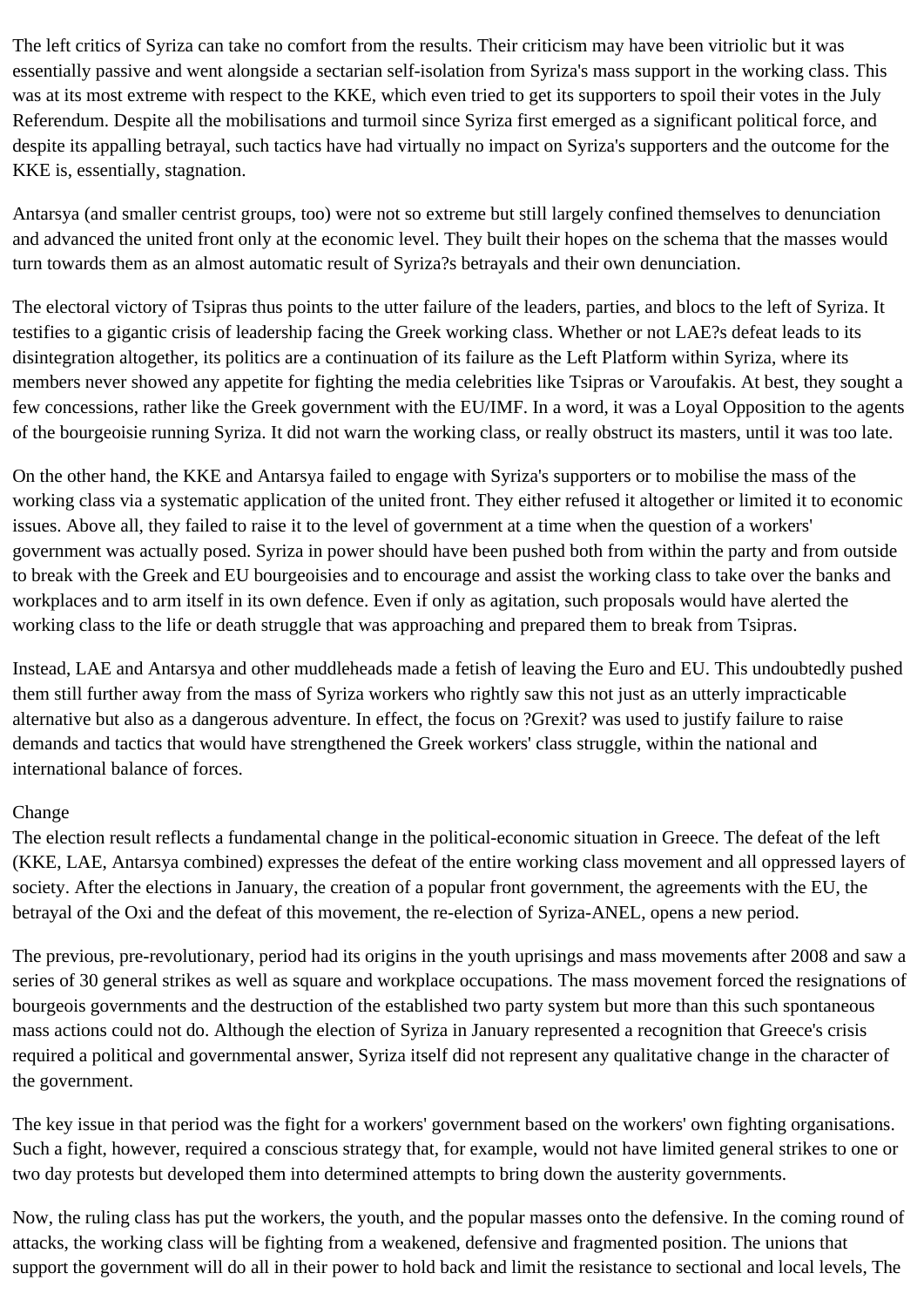KKE will, as usual, block a united front with workers still loyal to Syriza by refusing to issues calls for united action with them.

Although this government is based on the same parties as the last, and many former ministers have been reappointed, there is a big difference between the two that reflects this change of period. Syriza has purged its left wing and that means that this electoral victory, unlike that in January, will be used as a ?democratic? mandate by the new government to justify enforcing the Memorandum, not obstructing it. Those who voted for Tsipras as a ?lesser evil?, or as the source of some ?stability?, will have a rude awakening.

Moreover, while Tsipras and the Syriza leadership were always prepared to govern within the framework of Greek and European capitalism, the crisis of the past years, and the inner conflicts in Syriza, meant that the Greek bourgeoisie and European imperialism did not trust them. That has now changed; by purging their own party, Tsipras and the Syriza leaders have proved themselves to be reliable tools.

The principal victors of the Greek elections are thus the EU, the IMF and, in particular, the German government. The EU will now use the Syriza government as a tool to impose its politics. The working class will face severe attacks, but in a very weakened position at all levels. This is a very advantageous situation for the ruling class and for the imperialists. In this context, it is also important to realise that the elections also signify a victory for the Greek capitalist class.

The left now needs to draw a balance sheet of past failures and to prepare for the next round of attacks in adverse conditions. In such circumstances, the fight for a united front of workers' organisations becomes absolutely critical. The election result shows beyond doubt that calls for united action must still be directed at Syriza, not in the expectation of any positive response from its leaders, but in recognition of its continued working class support and the contradictions within the party, particularly where its members are responsible for the implementation of cuts.

In this context, revolutionaries need to elaborate a revolutionary action programme for the current situation, around which a new and expanded revolutionary organisation should be built. This would also be the means by which to intervene in the debates of the different sections of the left in Greece.

Whilst the working class is now in a defensive situation, it should not be forgotten that it has been through a whole prerevolutionary period and been engaged in heightened forms of class struggle. This experience has changed the class as well. A revolutionary action programme has to relate to this development and draw the lessons of the past period in order to make the working class and, in the first place, its vanguard, conscious of this rich experience. Only if one succeeds in that, and links these lessons to the tasks of the coming period, can one succeed in overcoming the defeat and laying the foundations for the future.

Without the left drawing the necessary conclusions from the failure of both the Syriza leadership and its supposed opponents amongst the reformists and centrists of the Left Platform, the danger of an even more decisive defeat is clear. While there may be spontaneous forms of mass resistance or even violent eruptions, these could become signs of desperation if they are not combined via a political strategy and leadership. This could lead to the regrowth growth of anarchism and autonomism on the one hand and increased passivity, or even a massive turn to the right, on the other.

Although the far right did not make significant gains in the elections, in a situation of further social decline, imposed by a supposedly ?left? government, there is a clear danger that this could change. Golden Dawn is now the third biggest party and could make further advances by playing the the nationalist, chauvinist and racist cards.

The events from June 25 to September 20 are a wake up call to working class Europe. Syriza?s rise and transformation in power is not, as the European Left parties claim, a sign of the ?maturity? of the Greek people or a vindication of their own reformism. The leaders of the German Left Party praised Syriza in the election campaign and now present its politics as a model for the European working class. This would be the worst, most dangerous, conclusion to draw on the international level. It also testifies to the failure of the European Left to organise solidarity against their own rulers in